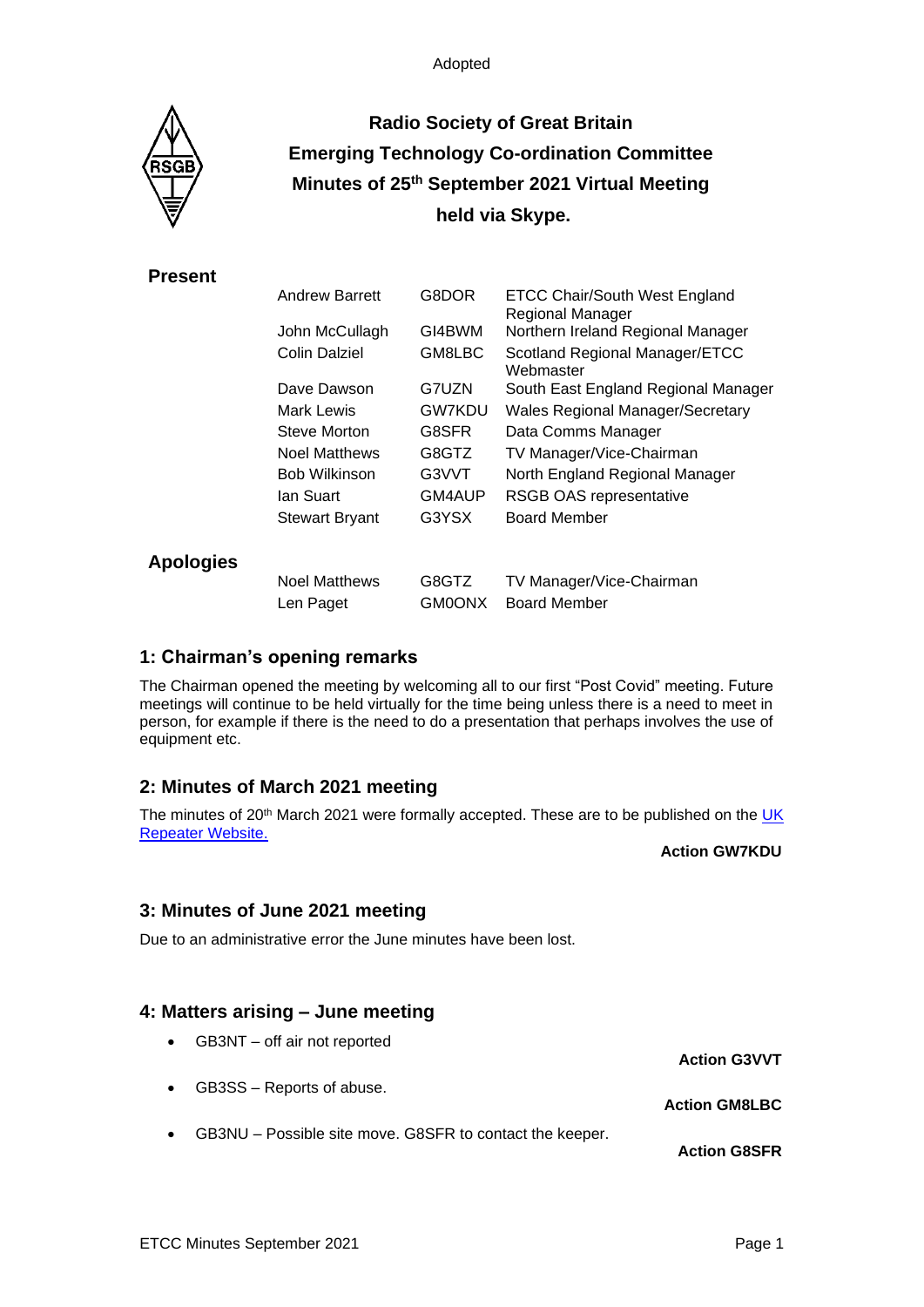## **5: Regional/Specialist reports**

#### *Wales & Marches*

Nothing to report

#### *North of England*

- GB3MC, new application. No 2m or 70cm RU channels
- GB7HU, suffering interference from GB7WC(?) one of the repeaters needs to change channel.
	- **Action G3VVT**
- GB7XY, application for site change (less than 1km). Also moving the associated 2m repeater GB7MS.

**Action G3VVT**

• GB3SV: Co-channel interference.

**No action required**

• GB3NY - Site change has been delayed due to COVID-19 restrictions.

**Action G3VVT**

**Action GI4BWM**

#### *Northern Ireland*

- GB7AH long term off air
- On going abuse
- High levels of noise across several bands.

#### *South East England*

- Renewals almost complete, should be completed by February.
- GB7YL has had a temporary frequency change. Was due to be 6 months but the NoV expiry is 2024.

|                                                                    | <b>Action G7UZN</b> |
|--------------------------------------------------------------------|---------------------|
| • GB7CK - Site change applied for should be completed by February. | <b>Action G7UZN</b> |
| GB7OK - Rumours that it is off air, keeper to be contacted.        | <b>Action G7UZN</b> |

#### *South/South West England*

- Generally quiet. A few new applications processed.
- GB3TD Channel change requested. Reverse RU channel has been submitted for approval.